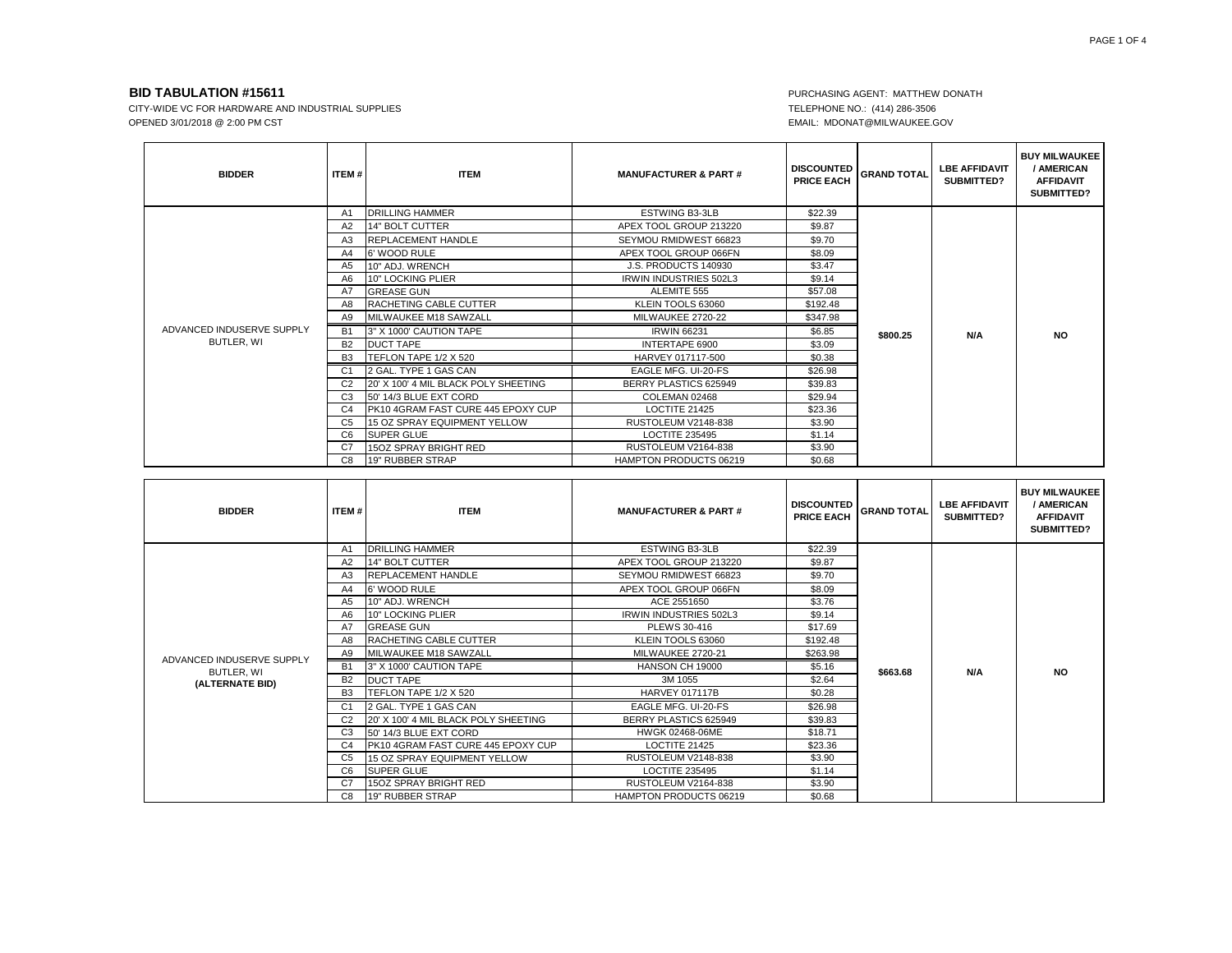CITY-WIDE VC FOR HARDWARE AND INDUSTRIAL SUPPLIES **TELEPHONE NO.: (414) 286-3506** OPENED 3/01/2018 @ 2:00 PM CST EMAIL: MDONAT@MILWAUKEE.GOV

| <b>BIDDER</b>                         | ITEM#          | <b>ITEM</b>                          | <b>MANUFACTURER &amp; PART#</b> | <b>DISCOUNTED</b><br><b>PRICE EACH</b> | <b>GRAND TOTAL</b> | <b>LBE AFFIDAVIT</b><br>SUBMITTED? | <b>BUY MILWAUKEE</b><br>/ AMERICAN<br><b>AFFIDAVIT</b><br>SUBMITTED? |
|---------------------------------------|----------------|--------------------------------------|---------------------------------|----------------------------------------|--------------------|------------------------------------|----------------------------------------------------------------------|
|                                       | A1             | <b>DRILLING HAMMER</b>               | <b>ESTWING B3-3LB</b>           | \$22.45                                |                    |                                    |                                                                      |
|                                       | A2             | 14" BOLT CUTTER                      | PARAMOUNT PAR-HIB-18            | \$13.45                                |                    | N/A                                | <b>NO</b>                                                            |
|                                       | A3             | <b>REPLACEMENT HANDLE</b>            | SEYMOUR 66717                   | \$6.93                                 |                    |                                    |                                                                      |
|                                       | A4             | 6' WOOD RULE                         | APEX 066FN                      | \$9.30                                 |                    |                                    |                                                                      |
|                                       | A5             | 10" ADJ. WRENCH                      | APEX AT110BK                    | \$11.30                                |                    |                                    |                                                                      |
|                                       | A6             | 10" LOCKING PLIER                    | <b>IRWIN 502L3</b>              | \$6.73                                 | \$857.01           |                                    |                                                                      |
|                                       | A7             | <b>GREASE GUN</b>                    | PRO LUBE G5R/PRO/N              | \$12.65                                |                    |                                    |                                                                      |
|                                       | A8             | <b>RACHETING CABLE CUTTER</b>        | <b>KLEIN 63060</b>              | \$203.77                               |                    |                                    |                                                                      |
|                                       | A9             | MILWAUKEE M18 SAWZALL                | MILWAUKEE 2720-22               | \$403.57                               |                    |                                    |                                                                      |
| MSC INDUSTRIAL SUPPLY<br>PEWAUKEE, WI | <b>B1</b>      | 3" X 1000' CAUTION TAPE              | <b>IRWIN 66231</b>              | \$8.02                                 |                    |                                    |                                                                      |
|                                       | <b>B2</b>      | <b>DUCT TAPE</b>                     | INTERTAPE 91406                 | \$3.63                                 |                    |                                    |                                                                      |
|                                       | B <sub>3</sub> | TEFLON TAPE 1/2 X 520                | BARNES BDNA-21463-2             | \$0.24                                 |                    |                                    |                                                                      |
|                                       | C <sub>1</sub> | 2 GAL. TYPE 1 GAS CAN                | EAGLE UI-20FS CA                | \$34.04                                |                    |                                    |                                                                      |
|                                       | C <sub>2</sub> | 20' X 100' 4 MIL BLACK POLY SHEETING | PRIMESOURCE 420100B             | \$51.31                                |                    |                                    |                                                                      |
|                                       | C <sub>3</sub> | 50' 14/3 BLUE EXT CORD               | SOUTHWIRE 2468SW88              | \$16.33                                |                    |                                    |                                                                      |
|                                       | C <sub>4</sub> | PK10 4GRAM FAST CURE 445 EPOXY CUP   | <b>HENKEL 209717</b>            | \$25.72                                |                    |                                    |                                                                      |
|                                       | C <sub>5</sub> | 15 OZ SPRAY EQUIPMENT YELLOW         | RUSTOLEUM V2148838              | \$3.75                                 |                    |                                    |                                                                      |
|                                       | C <sub>6</sub> | <b>SUPER GLUE</b>                    | <b>HENKEL 233927</b>            | \$15.08                                |                    |                                    |                                                                      |
|                                       | C7             | 15OZ SPRAY BRIGHT RED                | RUSTOLEUM V2164838              | \$3.75                                 |                    |                                    |                                                                      |
|                                       | C8             | 19" RUBBER STRAP                     | <b>BARNES BD-KP25370-2</b>      | \$4.99                                 |                    |                                    |                                                                      |

| <b>BIDDER</b>                               | ITEM#          | <b>ITEM</b>                          | <b>MANUFACTURER &amp; PART#</b> | <b>DISCOUNTED</b><br><b>PRICE EACH</b> | <b>GRAND TOTAL</b> | <b>LBE AFFIDAVIT</b><br><b>SUBMITTED?</b> | <b>BUY MILWAUKEE</b><br>/ AMERICAN<br><b>AFFIDAVIT</b><br>SUBMITTED? |
|---------------------------------------------|----------------|--------------------------------------|---------------------------------|----------------------------------------|--------------------|-------------------------------------------|----------------------------------------------------------------------|
|                                             | A1             | <b>DRILLING HAMMER</b>               | <b>ESTWING B3-3LB</b>           | \$25.51                                |                    |                                           |                                                                      |
|                                             | A2             | 14" BOLT CUTTER                      | ACE 2195485                     | \$13.29                                |                    | N/A                                       | <b>NO</b>                                                            |
|                                             | A <sub>3</sub> | <b>REPLACEMENT HANDLE</b>            | LINK 66823                      | \$19.47                                |                    |                                           |                                                                      |
|                                             | A4             | 6' WOOD RULE                         | COOPER 066FN                    | \$13.99                                |                    |                                           |                                                                      |
|                                             | A <sub>5</sub> | 10" ADJ. WRENCH                      | STEELGRIP 2251650               | \$5.99                                 |                    |                                           |                                                                      |
|                                             | A6             | 10" LOCKING PLIER                    | <b>IRWN 502L3</b>               | \$11.57                                | \$918.29           |                                           |                                                                      |
| NEUS BUILDING CENTER<br>MENOMONEE FALLS, WI | A7             | <b>GREASE GUN</b>                    | <b>LEGACY MFG L1175L</b>        | \$33.71                                |                    |                                           |                                                                      |
|                                             | A8             | RACHETING CABLE CUTTER               | <b>KLEIN 63060</b>              | \$244.52                               |                    |                                           |                                                                      |
|                                             | A9             | MILWAUKEE M18 SAWZALL                | MILWAUKEE 2720-22               | \$386.00                               |                    |                                           |                                                                      |
|                                             | B <sub>1</sub> | 3" X 1000' CAUTION TAPE              | <b>EMPIRE 71-1001</b>           | \$6.25                                 |                    |                                           |                                                                      |
|                                             | <b>B2</b>      | <b>DUCT TAPE</b>                     | INTERTAPE 6900                  | \$3.76                                 |                    |                                           |                                                                      |
|                                             | B <sub>3</sub> | TEFLON TAPE 1/2 X 520                | ACE 4238234                     | \$0.58                                 |                    |                                           |                                                                      |
|                                             | C1             | 2 GAL. TYPE 1 GAS CAN                | EAGLE UI-20FS                   | \$33.50                                |                    |                                           |                                                                      |
|                                             | C <sub>2</sub> | 20' X 100' 4 MIL BLACK POLY SHEETING | BERRY PLASTICS 625949           | \$49.00                                |                    |                                           |                                                                      |
|                                             | C <sub>3</sub> | 50' 14/3 BLUE EXT CORD               | SOUTHWIRE 1488SW000Z            | \$29.99                                |                    |                                           |                                                                      |
|                                             | C <sub>4</sub> | PK10 4GRAM FAST CURE 445 EPOXY CUP   | LOCTITE 21425                   | \$24.24                                |                    |                                           |                                                                      |
|                                             | C <sub>5</sub> | 15 OZ SPRAY EQUIPMENT YELLOW         | <b>RUSTOLEUM 2148838</b>        | \$7.27                                 |                    |                                           |                                                                      |
|                                             | C <sub>6</sub> | <b>SUPER GLUE</b>                    | <b>LOCTITE 235495</b>           | \$1.39                                 |                    |                                           |                                                                      |
|                                             | C7             | 15OZ SPRAY BRIGHT RED                | RUSTOLEUM 2164838               | \$7.27                                 |                    |                                           |                                                                      |
|                                             | C <sub>8</sub> | <b>19" RUBBER STRAP</b>              | <b>KEEPER 06219</b>             | \$0.99                                 |                    |                                           |                                                                      |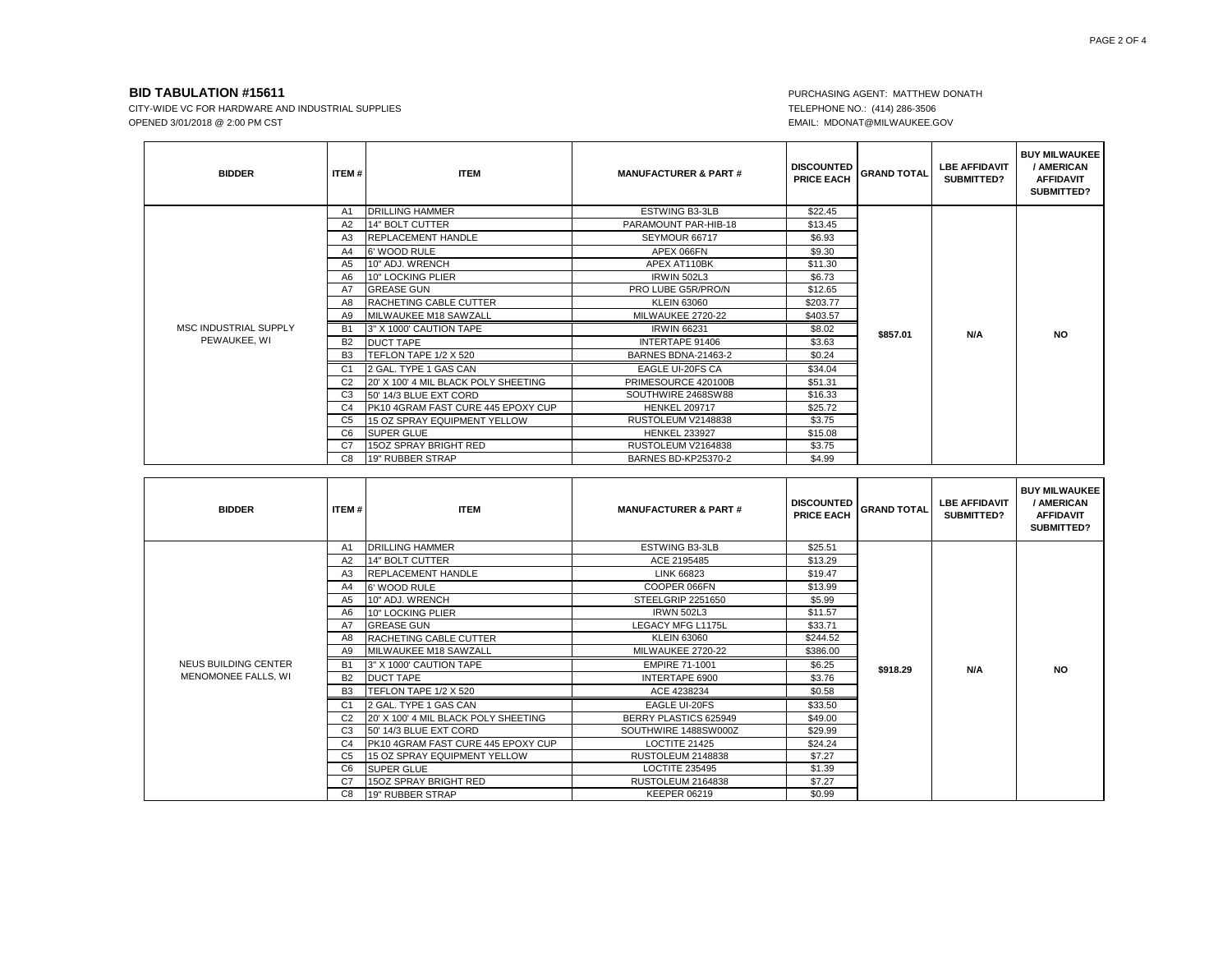CITY-WIDE VC FOR HARDWARE AND INDUSTRIAL SUPPLIES **TELEPHONE NO.: (414) 286-3506** OPENED 3/01/2018 @ 2:00 PM CST EMAIL: MDONAT@MILWAUKEE.GOV

| <b>BIDDER</b>                                      | ITEM#          | <b>ITEM</b>                          | <b>MANUFACTURER &amp; PART#</b> | <b>DISCOUNTED</b><br><b>PRICE EACH</b> | <b>GRAND TOTAL</b> | <b>LBE AFFIDAVIT</b><br><b>SUBMITTED?</b> | <b>BUY MILWAUKEE</b><br>/ AMERICAN<br><b>AFFIDAVIT</b><br>SUBMITTED? |
|----------------------------------------------------|----------------|--------------------------------------|---------------------------------|----------------------------------------|--------------------|-------------------------------------------|----------------------------------------------------------------------|
|                                                    | A1             | <b>DRILLING HAMMER</b>               | CRAFSTMAN 9-38311               | \$16.17                                |                    |                                           |                                                                      |
|                                                    | A2             | 14" BOLT CUTTER                      | TINA TOOL BV107243              | \$12.47                                |                    | N/A                                       | <b>NO</b>                                                            |
|                                                    | A3             | <b>REPLACEMENT HANDLE</b>            | LINK 960-21                     | \$10.02                                |                    |                                           |                                                                      |
|                                                    | A4             | 6' WOOD RULE                         | COOPER-LUFKIN 066FN             | \$11.15                                |                    |                                           |                                                                      |
|                                                    | A5             | 10" ADJ. WRENCH                      | <b>STEEL GRIP 2251650</b>       | \$4.95                                 |                    |                                           |                                                                      |
|                                                    | A6             | 10" LOCKING PLIER                    | IRWIN 10WR-3                    | \$8.89                                 | \$774.83           |                                           |                                                                      |
|                                                    | Α7             | <b>GREASE GUN</b>                    | LINCOLN 1142                    | \$27.03                                |                    |                                           |                                                                      |
|                                                    | A8             | RACHETING CABLE CUTTER               | <b>KLEIN 63060</b>              | \$192.13                               |                    |                                           |                                                                      |
|                                                    | A9             | MILWAUKEE M18 SAWZALL                | MILWAUKEE 2720-22               | \$351.00                               |                    |                                           |                                                                      |
| <b>T&amp;A INDUSTRIAL</b><br><b>BROOKFIELD, WI</b> | <b>B1</b>      | 3" X 1000' CAUTION TAPE              | <b>IRWIN 66231</b>              | \$7.48                                 |                    |                                           |                                                                      |
|                                                    | <b>B2</b>      | <b>DUCT TAPE</b>                     | 3M 3979                         | \$4.66                                 |                    |                                           |                                                                      |
|                                                    | B <sub>3</sub> | TEFLON TAPE 1/2 X 520                | <b>MARKAL 44072</b>             | \$0.53                                 |                    |                                           |                                                                      |
|                                                    | C <sub>1</sub> | 2 GAL. TYPE 1 GAS CAN                | <b>EAGLE UI-20FS</b>            | \$35.73                                |                    |                                           |                                                                      |
|                                                    | C <sub>2</sub> | 20' X 100' 4 MIL BLACK POLY SHEETING | <b>BERRY 625949</b>             | \$36.70                                |                    |                                           |                                                                      |
|                                                    | C <sub>3</sub> | 50' 14/3 BLUE EXT CORD               | COLEMAN 02468                   | \$24.00                                |                    |                                           |                                                                      |
|                                                    | C <sub>4</sub> | PK10 4GRAM FAST CURE 445 EPOXY CUP   | <b>LOCTITE 21425</b>            | \$21.91                                |                    |                                           |                                                                      |
|                                                    | C <sub>5</sub> | 15 OZ SPRAY EQUIPMENT YELLOW         | RUSTOLEUM 2148                  | \$3.36                                 |                    |                                           |                                                                      |
|                                                    | C <sub>6</sub> | <b>SUPER GLUE</b>                    | <b>LOCTITE 235495</b>           | \$2.51                                 |                    |                                           |                                                                      |
|                                                    | C <sub>7</sub> | 15OZ SPRAY BRIGHT RED                | RUSTOLEUM 2164                  | \$3.36                                 |                    |                                           |                                                                      |
|                                                    | C8             | 19" RUBBER STRAP                     | HAMPTON 06219                   | \$0.78                                 |                    |                                           |                                                                      |

NON-RESPONSIVE BIDS RECEIVED FROM:

MOTION INDUSTRIES - WEST ALLIS, WI - DID NOT QUOTE ALL ITEMS

MULTIPLE AWARDS WILL BE MADE TO THE LOWEST RESPONSIBLE AND RESPONSIVE BIDDER COMPLYING WITH THE SPECIFICATIONS AND THE SPECIF IED DELIVERY REQUIREMENTS. LOW BIDDER WILL BE DETERMINED FROM THE GRAND TOTAL OF THE DISCOUNTED UNIT PRICES OF ALL ITEMS LISTED IN GROUPS A - C. BIDDERS MUST QUOTE ALL ITEMS LISTED TO BE ELIGIBLE FOR AN AWARD.

THE LOW RESPONSIVE AND RESPONSIBLE (PRIME) BIDDER COMPLYING WITH THE BID SPECIFICATIONS AND DELIVERY REQUIREMENTS WILL BE AWARDED 60% OF THE CONTRACT TOTAL

THE SECOND LOW (BACK-UP) BIDDER COMPLYING WITH THE BID SPECIFICATIONS AND DELIVERY REQUIREMENTS WILL BE AWARDED 40% OF THE CONTRACT TOTAL.

THE LOW BIDDER WILL BE CONSIDERED THE PRIME VENDOR FOR THIS CONTRACT, AND THE SECOND LOW BIDDER (BACK -UP) WILL BE USED WHEN ANY OF THE FOLLOWING CONDITIONS EXIST:

- 1. THE PRIMARY VENDOR CANNOT MEET THE DELIVERY.
- 2. THE LOCATION AND AVAILABILITY OF THE PRIMARY VENDOR'S FACILITY DOES NOT ALLOW FOR PICK -UP WHEN REQUESTED.
- 3. THE PRIMARY VENDOR'S COST EXCEEDS 10% OF THE SECONDARY VENDOR'S PRICING.

"EFFECTIVE JANUARY 01, 2017, IF THE LBE IS CERTIFIED AS A SMALL BUSINESS ENTERPRISE (SBE) WITH THE CITY OF MILWAUKEE'S OFFICE OF SMALL BUSINESS DEVELOPMENT, THE LBE SHALL BE AWARDED THE CONTRACT PROVIDED ITS BID NOT EXCEED THE LOWEST BID BY MORE THAN 10% AND T HE DIFFERENCE DOES NOT EXCEED \$30,000.

CONTRACTS SHALL BE AWARDED TO THE LOWEST RESPONSIBLE BIDDER WHO QUALIFIES FOR THE CITY OF MILWAUKEE -MADE, MILWAUKEE COUNTY-MADE OR AMERICAN-MADE PROGRAM (ORDINANCE 310-18.9) IF:

• THE BIDDER SUBMITS AN AFFIDAVIT WITH THEIR BID INDICATING THEY MEET THE REQUIREMENTS OF THE ORDINANCE, AND • THE BID DOES NOT EXCEED THE LOWEST BID BY MORE THAN 12% OR \$25,000.

ANY BIDDER PROPOSING TO SUPPLY GOODS UNDER ORDINANCE 310-18.9 SHALL NOT ALSO RECEIVE THE BENEFIT OF THE BID AWARD PROVIDED UNDER THE LOCAL BUSINESS ENTERPRISE PROGRAM. IF A MILWAUKEE-MADE GOOD IS NOT AVAILABLE, THE CITY SHALL THEN PURCHASE A MILWAUKEE COUNTY-MADE GOOD, PROVIDED THE PURCHASE DOES NOT INCREASE THE COST BY MORE THAN 12% OR \$25,000. IF A MILWAUKEE -MADE OR MILWAUKEE COUNTY-MADE GOOD IS NOT AVAILABLE, THE CITY SHALL THEN PURCHASE AN AMERICAN-MADE GOOD, PROVIDED THE PURCHASE DOES NOT INCREASE THE COST BY MORE THAN 12% OR \$25,000.